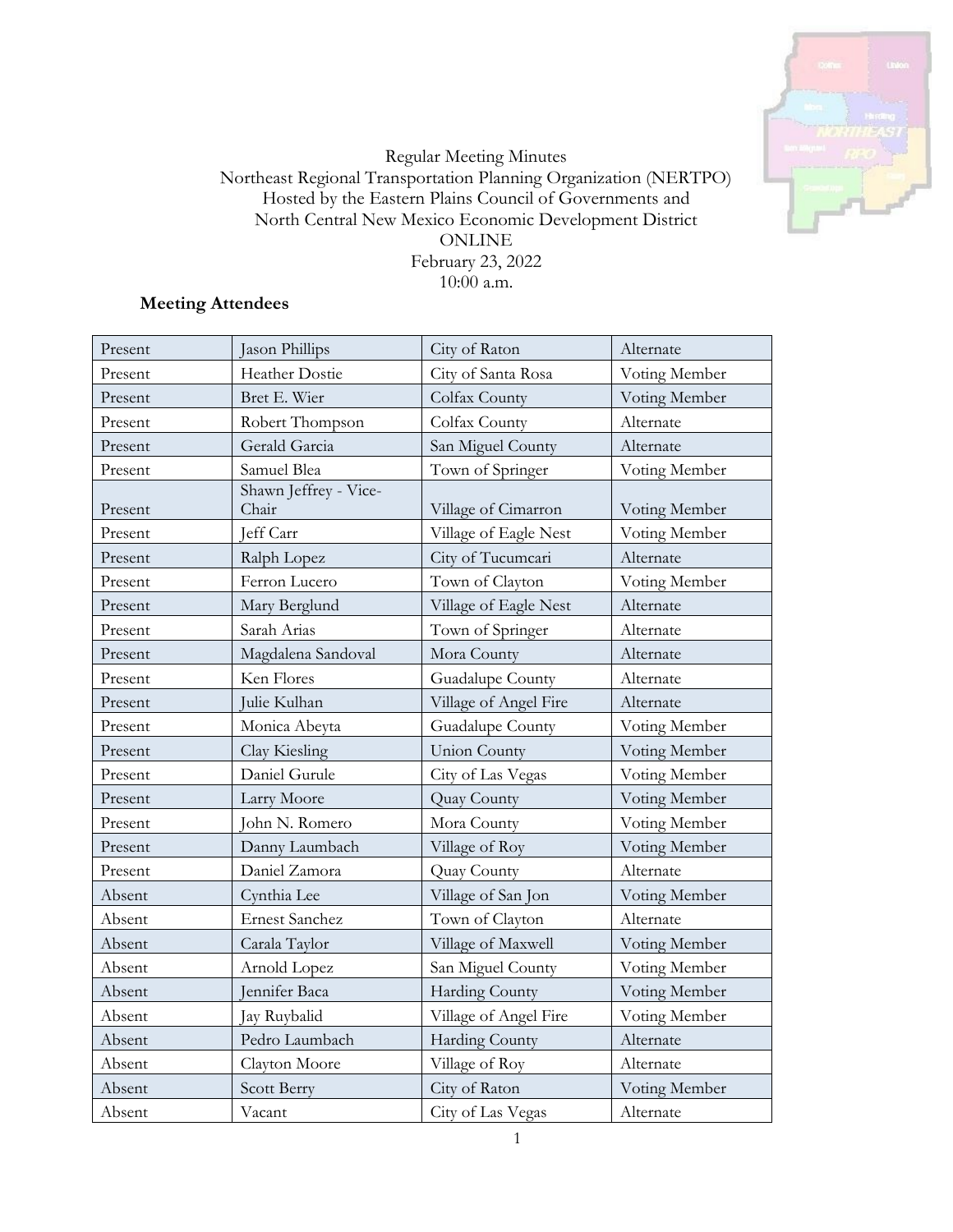| Absent | Martin Martinez                | City of Santa Rosa     | Alternate     |
|--------|--------------------------------|------------------------|---------------|
| Absent | Vicki Strand                   | City of Tucumcari      | Voting Member |
| Absent | Angie Gonzales                 | Union County           | Alternate     |
| Absent | Renee Ledoux                   | Village of Cimarron    | Alternate     |
| Absent | Jonathan Valdez                | Village of Des Moines  | Voting Member |
| Absent | Jordan Wingo                   | Village of Des Moines  | Alternate     |
| Absent | Diane Brown                    | Village of Folsom      | Voting Member |
| Absent | Mike Schoonover                | Village of Folsom      | Alternate     |
| Absent | Lynn Wiseman                   | Village of Grenville   | Alternate     |
| Absent | Mignon Saddoris                | Village of Grenville   | Voting Member |
| Absent | Shannon Aikman                 | Village of House       | Voting Member |
| Absent | Sherwin W. Martin              | Village of House       | Alternate     |
| Absent | Dave Shivers                   | Village of Logan       | Alternate     |
| Absent | Scott Parnell                  | Village of Logan       | Voting Member |
| Absent | Shawn Jeffrey - Vice-<br>Chair | Village of Maxwell     | Alternate     |
| Absent | Connie Cook                    | Village of Mosquero    | Alternate     |
| Absent | Daniela Johnson                | Village of Mosquero    | Voting Member |
| Absent | Telesfor Benavidez             | Village of Pecos       | Voting Member |
| Absent | Vacant                         | Village of Pecos       | Alternate     |
| Absent | Wade Lane                      | Village of San Jon     | Alternate     |
| Absent | Laudente Quintana              | Village of Wagon Mound | Voting Member |
| Absent | Nora Sanchez                   | Village of Wagon Mound | Alternate     |



Christopher Madrid – North Central NM Economic Development District (NCNMEDD) Paul Sittig– North Central NM Economic Development District (NCNMEDD) Raul Rodriguez III – Eastern Plains Council of Governments (EPCOG) Kyla Danforth – North Central NM Economic Development District (NCNMEDD) Samantha Sandoval – NMDOT LGRF Program Planner John Herrera – NMDOT District 4 Assistant Engineer

Martin Ortega – New Mexico Finance Authority Ryan Olguin - New Mexico Finance Authority Mark Montoya - New Mexico Finance Authority A Lopez - New Mexico Finance Authority Carmella Manzanari - New Mexico Finance Authority Danielle Duran - New Mexico Finance Authority Jeff Vigil – NMDOT Bridge Management Engineer Ben Najera – NMDOT Bridge Management Assistant Engineer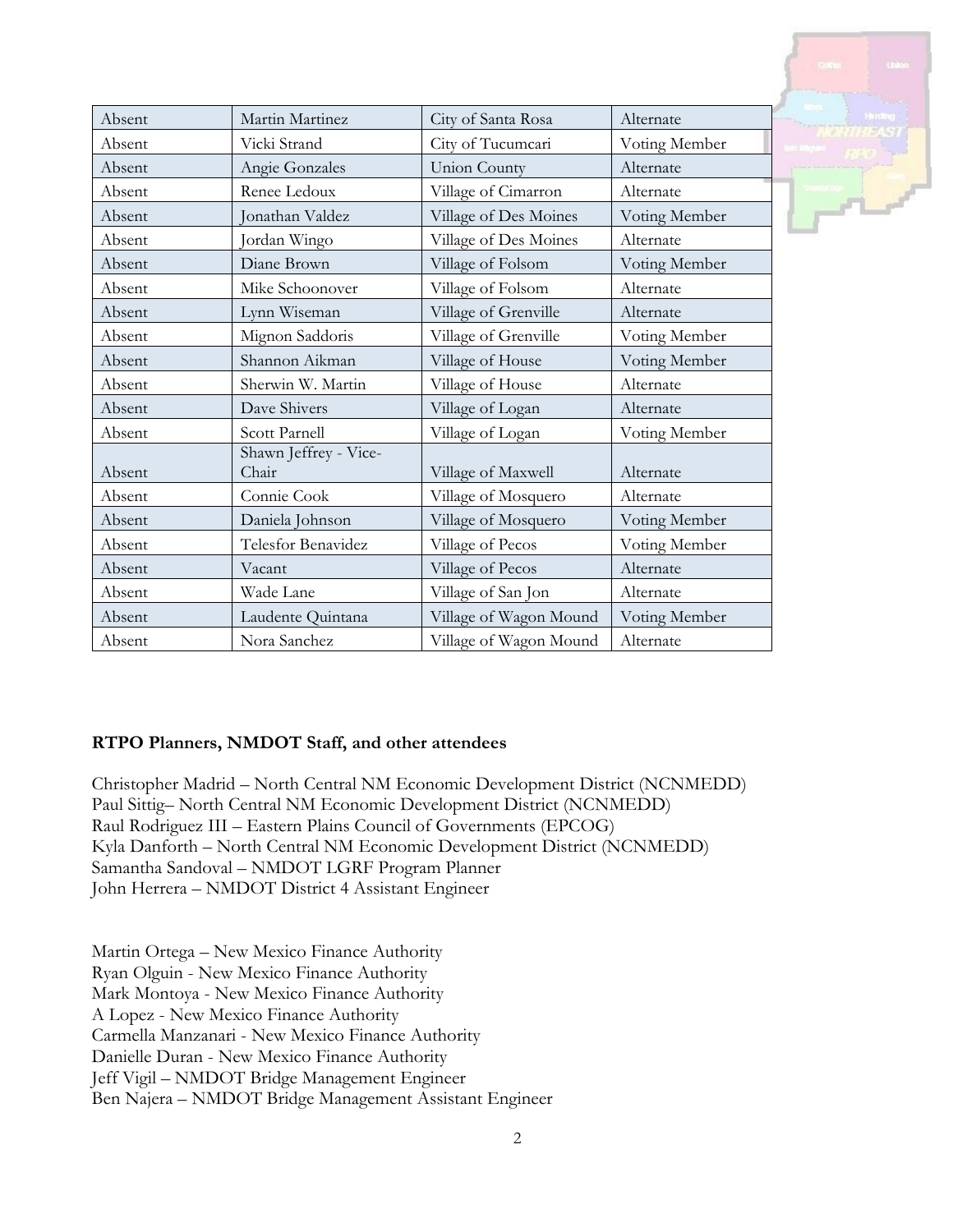## **I. Call to Order**

The Meeting was called to order at 10:05 AM by Vice-Chairwoman Shawn Jeffrey.

## **II. Pledge of Allegiance/New Mexico State Flag**

The Pledge of Allegiance and salute to the New Mexico State Flag were led by Vice-Chairwoman Shawn Jeffrey.

### **III. Welcome**

Vice-Chairwoman Shawn Jeffrey welcomed everyone to the virtual meeting and allowed for introductions.

Individual introductions were conducted by all in attendance.

### **IV. Approval of Agenda**

Vice-Chairwoman Shawn Jeffrey opened the review and approval of the agenda. Motion to approve the agenda as presented: Jason Phillips, City of Raton Second: Robert Thompson, Colfax County

| Entity                | Representative           | <b>V</b> ote |
|-----------------------|--------------------------|--------------|
| Colfax County         | Robert Thompson          | Yes          |
| Guadalupe County      | Monica Abeyta            | Yes          |
| Mora County           | Magdelena Sandoval       | Yes          |
| San Miguel County     | Gerald Garcia            | Yes          |
| Quay County           | Larry Moore              | Yes          |
| Union County          | Clay Kiesling            | Yes          |
| City of Las Vegas     | Daniel Gurule            | Yes          |
| City of Raton         | Jason Phillips           | Yes          |
| City of Tucumcari     | Ralph Lopez              | Yes          |
| City of Santa Rosa    | Heather Dostie           | Yes          |
| Town of Clayton       | Ferron Lucero            | Yes          |
| Town of Springer      | Samuel Blea              | Yes          |
| Village of Angel Fire | Julie Kulhan             | Yes          |
| Village of Cimarron   | Vice Chair Shawn Jeffrey | Yes          |
| Village of Eagle Nest | Jeff Carr                | Yes          |
| Village of Roy        | Danny Laumbach           | Yes          |

Roll call:

All present voted in the affirmative. Motion carries.

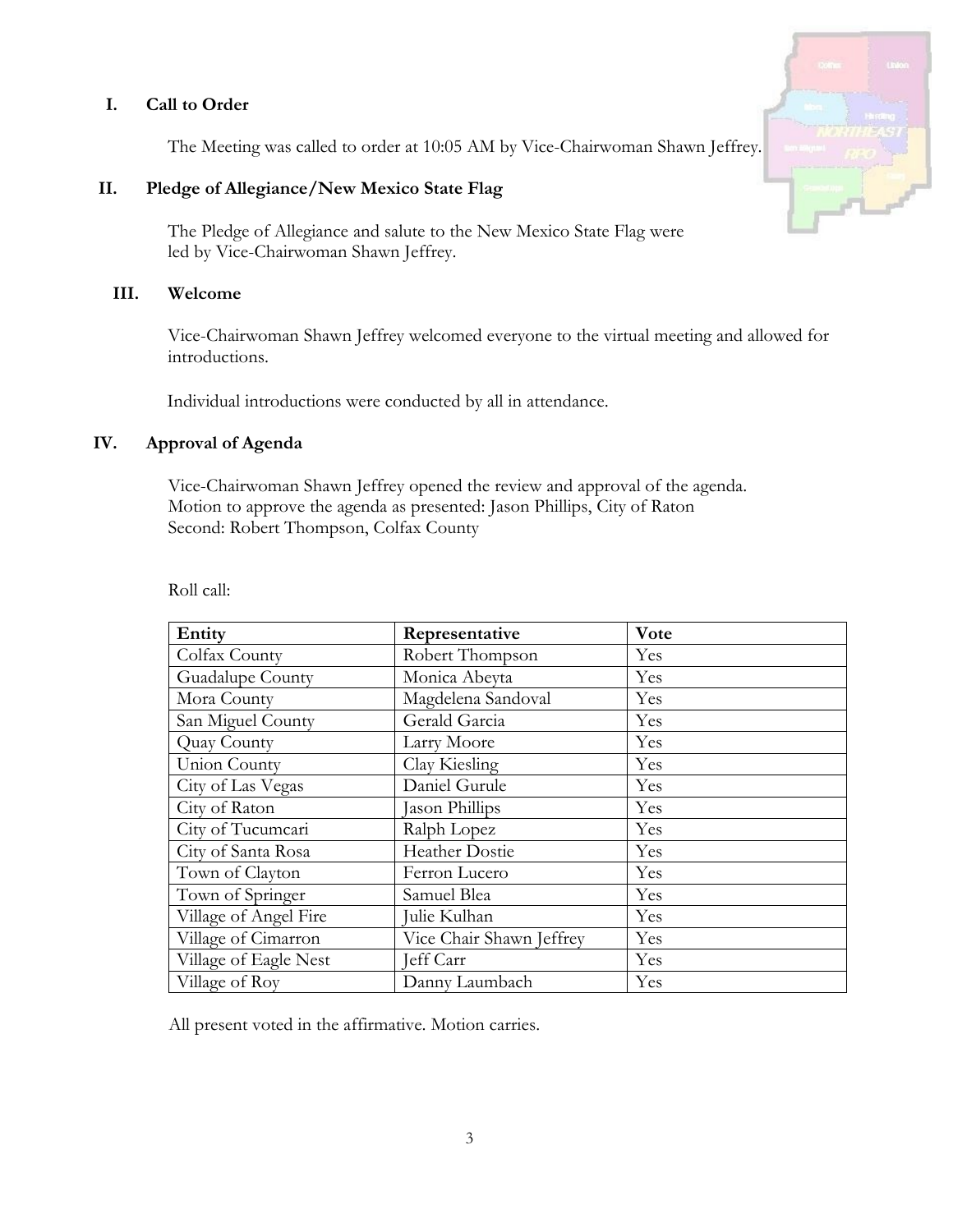## **V. Approval of Minutes** January 2022 – (EPCOG and NCNMEDD virtual)

Vice-Chairwoman Shawn Jeffrey opened the review and approval of the minutes from the January 26<sup>th</sup>, 2021, monthly meeting. With no comments provided, the Vice-Chairwoman moved for a motion.

Motion to approve the minutes as presented by Jason Phillips, City of Raton Second: Samuel Blea, Town of Springer

| Entity                | Representative           | Vote |
|-----------------------|--------------------------|------|
| Colfax County         | Robert Thompson          | Yes  |
| Guadalupe County      | Monica Abeyta            | Yes  |
| Mora County           | Magdelena Sandoval       | Yes  |
| San Miguel County     | Gerald Garcia            | Yes  |
| Quay County           | Larry Moore              | Yes  |
| Union County          | Clay Kiesling            | Yes  |
| City of Las Vegas     | Daniel Gurule            | Yes  |
| City of Raton         | Jason Phillips           | Yes  |
| City of Tucumcari     | Ralph Lopez              | Yes  |
| City of Santa Rosa    | Heather Dostie           | Yes  |
| Town of Clayton       | Ferron Lucero            | Yes  |
| Town of Springer      | Samuel Blea              | Yes  |
| Village of Angel Fire | Julie Kulhan             | Yes  |
| Village of Cimarron   | Vice Chair Shawn Jeffrey | Yes  |
| Village of Eagle Nest | Jeff Carr                | Yes  |
| Village of Roy        | Danny Laumbach           | Yes  |

Roll call:

All present voted in the affirmative. Motion carries.

### **VI. Action: Election of Chair and Vice-Chair**

Vice-Chairwoman Jeffrey opened the action item for suggestions for nominations of Chair and Vice-Chair.

Jason Phillips, City of Raton, nominated Shawn Jeffrey, Village of Cimarron, for Chair and Bret Weir, Colfax County, seconded the nomination.

Mr. Phillips then nominated Ferron Lucero, Town of Clayton, as Vice-Chair, with Sam Blea, Town of Springer, seconding the nomination. Mr. Lucero accepted the nomination.

Vice Chair Jeffrey asked if there were any other nominations for Chair or Vice Chair. Hearing none, she then called for a roll call vote to approve the nominations.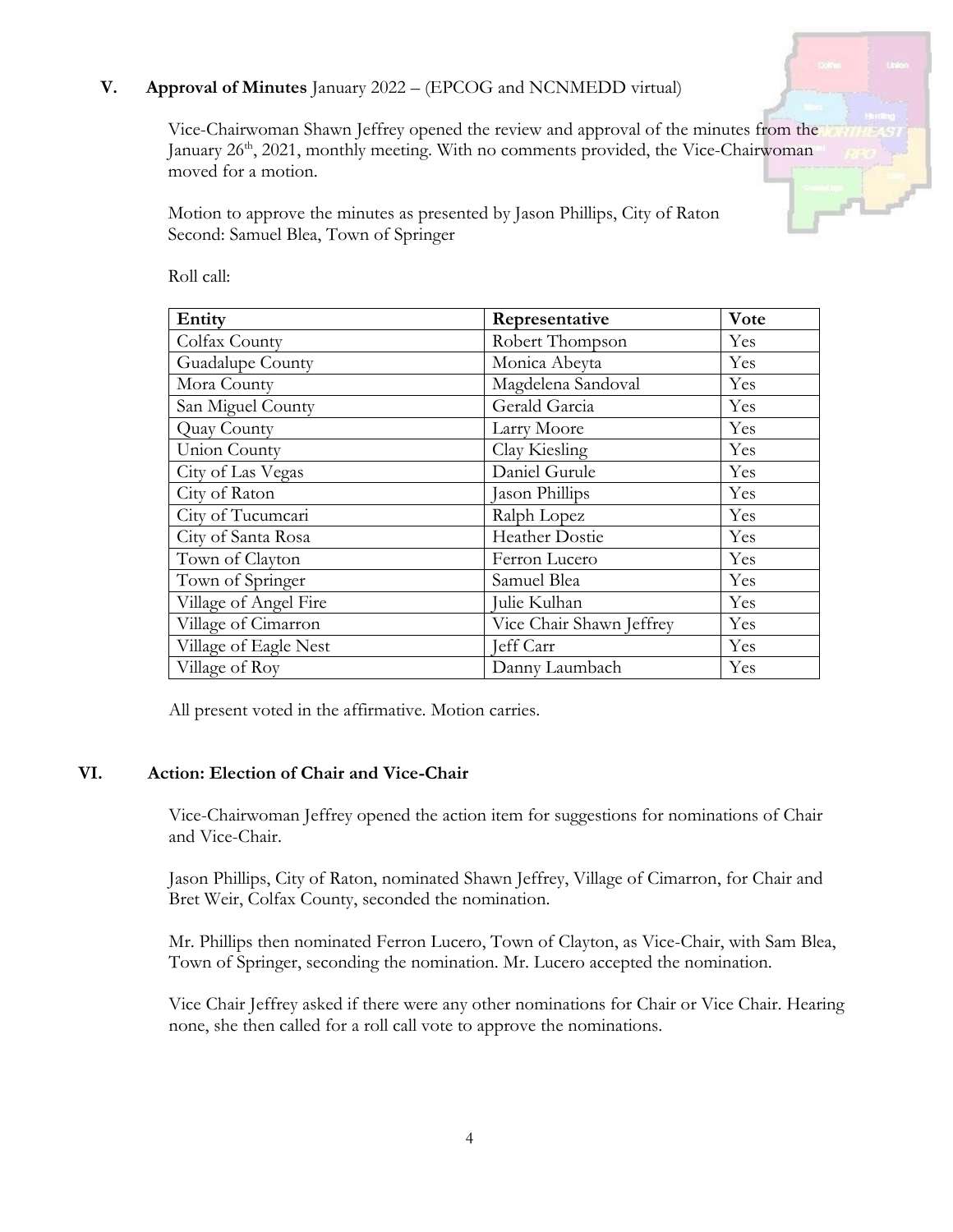Roll Call:

|                       |                          |      | Histing |
|-----------------------|--------------------------|------|---------|
| Entity                | Representative           | Vote |         |
| Colfax County         | Robert Thompson          | Yes  |         |
| Guadalupe County      | Monica Abeyta            | Yes  |         |
| Mora County           | Magdelena Sandoval       | Yes  |         |
| San Miguel County     | Gerald Garcia            | Yes  |         |
| Quay County           | Larry Moore              | Yes  |         |
| Union County          | Clay Kiesling            | Yes  |         |
| City of Las Vegas     | Daniel Gurule            | Yes  |         |
| City of Raton         | Jason Phillips           | Yes  |         |
| City of Tucumcari     | Ralph Lopez              | Yes  |         |
| City of Santa Rosa    | Heather Dostie           | Yes  |         |
| Town of Clayton       | Ferron Lucero            | Yes  |         |
| Town of Springer      | Samuel Blea              | Yes  |         |
| Village of Angel Fire | Julie Kulhan             | Yes  |         |
| Village of Cimarron   | Vice Chair Shawn Jeffrey | Yes  |         |
| Village of Eagle Nest | eff Carr                 | Yes  |         |
| Village of Roy        | Danny Laumbach           | Yes  |         |

All present voted in the affirmative. Motion Carries.

### **VII. Discussion: FY 2023 Transportation Project Fund (TPF) schedule**

Paul Sittig, NMNMEDD, and Raul Rodriguez III, EPCOG, presented the Transportation Project Fund (TPF) Schedule they developed in coordination with NMDOT. There is an initial \$40 million that is the base budget per FY and additional \$60 million this year for a total of \$100 million. The Governor has not yet signed the bill to approve the final FY 2023 TPF funding amount. The TPF Call for Projects was issued by NMDOT in late January. The official deadline for RTPO staff to upload final TPF applications to the NMDOT FTP site is May 31, 2022. Funding for this funding program is much more flexible than federal funding. State funding with this TPF program will not allow for federal match funding. There is a frequently asked questions document that has been distributed by NMDOT Project Oversight Division (POD) last year, which notes that a prohibition of non-cash matches such a; in-kind match, services rendered, soft-matches, staff time, or provided donations. There is a strict five percent (5%) cash local match that may be waived if the entity applies for and is approved a match waiver. Plan for projects to cost more than last year and apply for at least a thirty-five percent (35%) contingency buffer. Utilities and waste-water costs may be included into the project scope and cost but may not be applied for as stand-alone projects (*John Herrera, District 4 LGRF Project Coordinator later confirmed that drainage and utility work can be included if the main project is total reconstruction of the roadway)*. Jason Phillips, City of Raton, proposed a question about applying for additional funding for projects awarded for this fiscal year (FY22). Mr. John Herrera answered that Clarissa Martinez, NMDOT Project Oversight Division, responded that the funds this year cannot be applied for the projects from last year because they were not applied as phased projects. Chairwoman Jeffrey proposed a revision to the tentative timeline.

#### **VIII. Discussion: Legislative Update:** (Community Development Supervisor, NCNMEDD)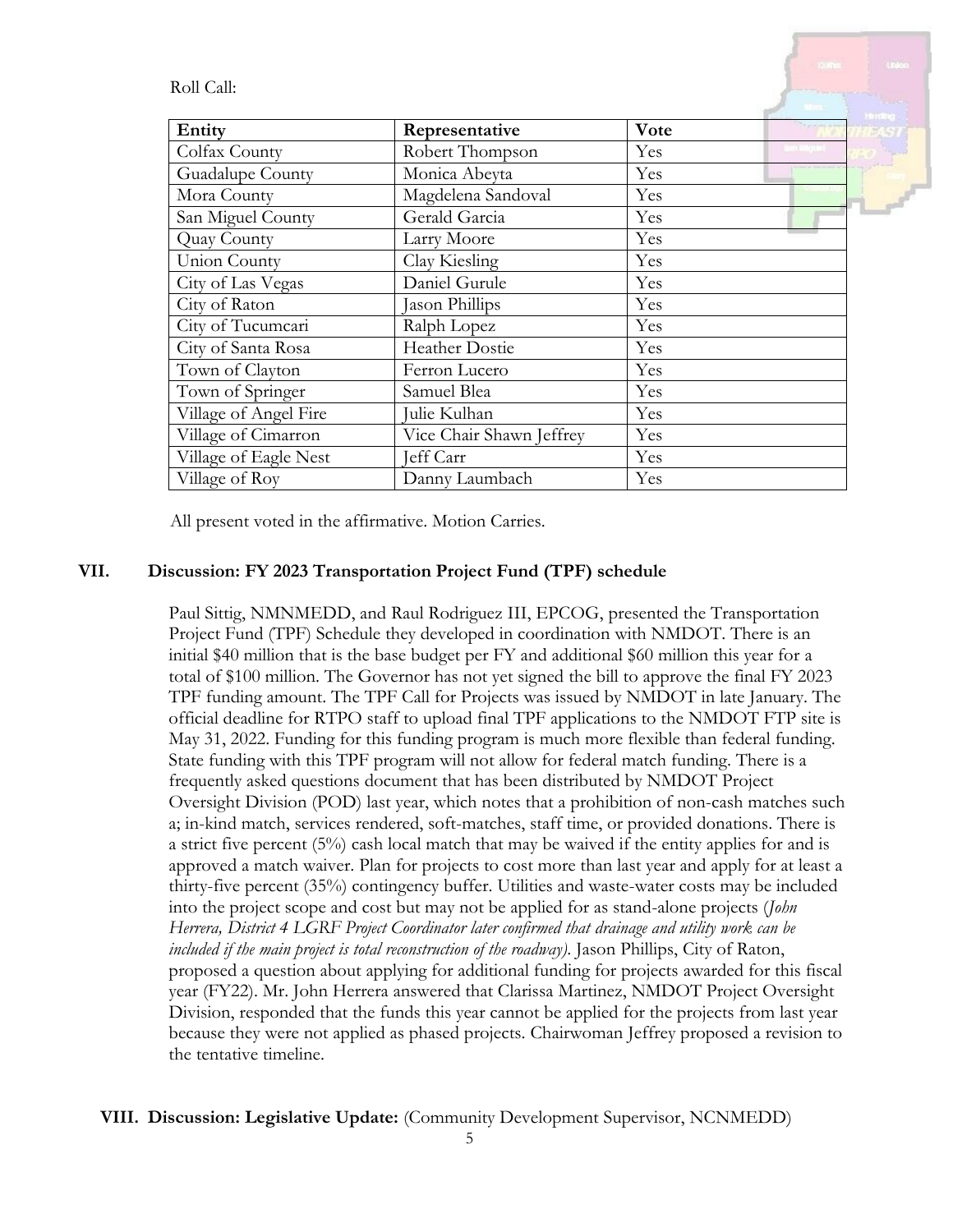Mr. Chris Madrid, NCNMEDD Community Development Supervisor, updated membership with a Legislative Session overview of bills pertaining to transportation infrastructure for New Mexico. House Bill 173 (HB 173) Rural Infrastructure Crisis Response Act sets aside \$25 million to be available for infrastructure failures and emergencies. This bill did not move forward but will be worked on during the interim period before the next Legislative Session. The portion of this bill that did pass includes \$4.8 million for rural infrastructure emergency equipment statewide. Funding directed to COGs for assistance for grant writing and technical assistance and engineering to help projects move forward was suggested but early during the session there was a determination that this would not be accomplished, and the funding would be moved through DFA in the amount of about \$1.5 million for grants management for local governments and councils of governments. There will be an \$8 million statewide hunger initiative through the Governor's office meant to help get local produce into local communities to address hunger by using the monies for storage, equipment, and infrastructure. HB7 is the Opportunity Enterprise Act to fund commercial spaces for economic development for commercial spaces to spur economic success.

Mr. Raul Rodriguez III, EPCOG, updated the membership concerning the legislative session with bills that he has been following pertaining to economic development and transportation infrastructure. The Senate Bill 140 the Opportunity Scholarship Act passed with bipartisan support. The General Appropriation Act directs \$75 million to the scholarship program, which could support up to 35,000 students beginning this fall, or over half of all undergraduate students in New Mexico. Mr. Rodriguez III updated membership of legislation that has passed the Legislature and is awaiting the Governor's signature. A few being: House Bill 7 (Opportunity Enterprise Act), House Bill 104 (Venture Capital Program Act), House Bill 163 (Tax Changes), and House Bill 2 (General Appropriations Act). Mr. Rodriguez III advised membership of legislation that was stalled in the committee process as well like House bill 80 (Angel Investment Credit Refundable) and House Bill 129 (Business Income by Single Sales Factor). Substitute Senate Bill 212 is the Capital Outlay for this Legislative Session and has been revised with the recommendation of Legislature for funding this financial fiscal year and awaiting the Governor's signature. All bills that have passed for signature from the Governor have a deadline of March 8, 2022, for Michelle Lujan Grisham's line-item vetoes, vetoes, or signature.

Federal Laws include the Bipartisan Infrastructure Law (BIL) is being changed to include Public Transportation Agency Safety Plan (PTASP) regulations. There will be a webinar on March 1, 2022, from 3:00 PM – 4:00 PM. There is the Route 66 Corridor Preservation Program which, if passed, will designate a portion of New Mexico Highway as a future interstate to help preserve historic places and stories of historic highways throughout the nation. Ferron Lucero asked a question about gross receipt taxes (GRT) and Mr. Sittig advised that information would be obtained, and he will follow up regarding this question.

**IX. Discussion/Presentation: NMDOT Bridge Funding** – (Jeff C. Vigil, NMDOT Bridge Management Engineer, and Ben Najera, NMDOT Bridge Management Assistant Engineer)

Mr. Jeff C. Vigil, NMDOT Management Engineer, made a presentation discussing the federal formula funds that NMDOT has obtained through the Bipartisan Infrastructure Law (BIL)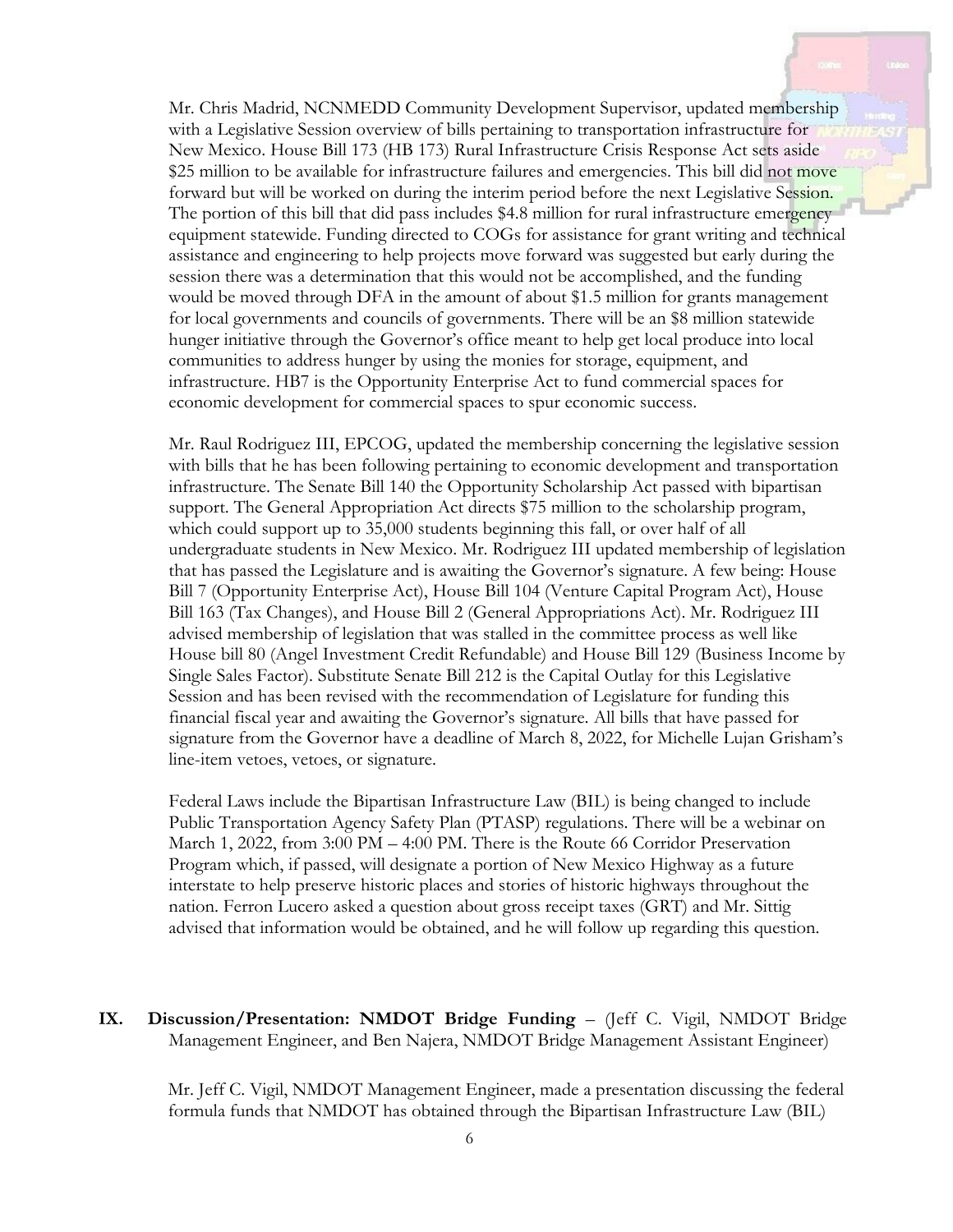allocations Expected funding for this fiscal year is a little over \$50 million or about \$250 million over the next five (5) years. Funding in Current Transportation Asset Management Plan (TAMP), pre-BIL:

- \$40 Million/Year NHS Funding
- \$20 Million/Year Non-NHS Funding
- \$14 Million/Year Bridge Preservation Program Funding
	- o \$11 Million/Year for NHS Bridge Preservation
	- o \$2 Million/Year for Non-NHS Bridge Preservation
	- o \$1 Million/Year for NMSU Bridge Inspections

Plan for Spending Additional BIL Funds

- Additional \$45 Million/Year for Next 5 Years (Federal Bridge Formula Funding)
- \$11 Million/Year Will be Added to Bridge Preservation Program Fund increasing it to \$25 Million/Year
- \$11 Million/Year Will be Put Towards Non-NHS Bridges
- Minimum of 15% Goes to Local Governments (Minimum \$6.75 Million/Year)
- Remaining Money (Maximum \$27.25 Million/Year) Goes to Underfunded NMDOT Projects under Development & Other Projects Identified Through the Bridge Priority Lists.

If divided by NMDOT District, funding for non-NHS bridges would be a little over \$1 million a year per district over the next five (5) year period, at a minimum. The Bridge Management Department has been tasked with compiling MPO and RTPO input regarding NMDOT bridge prioritization and use of these funds. This funding is federal and does not have any local match requirements and the Bridge Management Department will assist with development of projects for local and smaller entities to the furthest extent of their ability to expend all available funding.

The NMDOT Bridge Management presentation includes the following

- NMDOT Bridge Inspection Program
- Assessing bridge condition
- Prioritization using AASHTOWare BrM
- Funding in the current TAMP
- Plan for spending additional funds
- Escalation in bridge costs
- Northeast RTPO bridge conditions

NMDOT is responsible for inspection of ALL NMDOT owned and Local Government owned bridges beginning in 1972. Local Governments are responsible for maintenance of their owned bridges.

Only bridges greater than  $(>)$  20 feet and 0 inches  $(20'0'')$  in length are considered bridges including some culverts.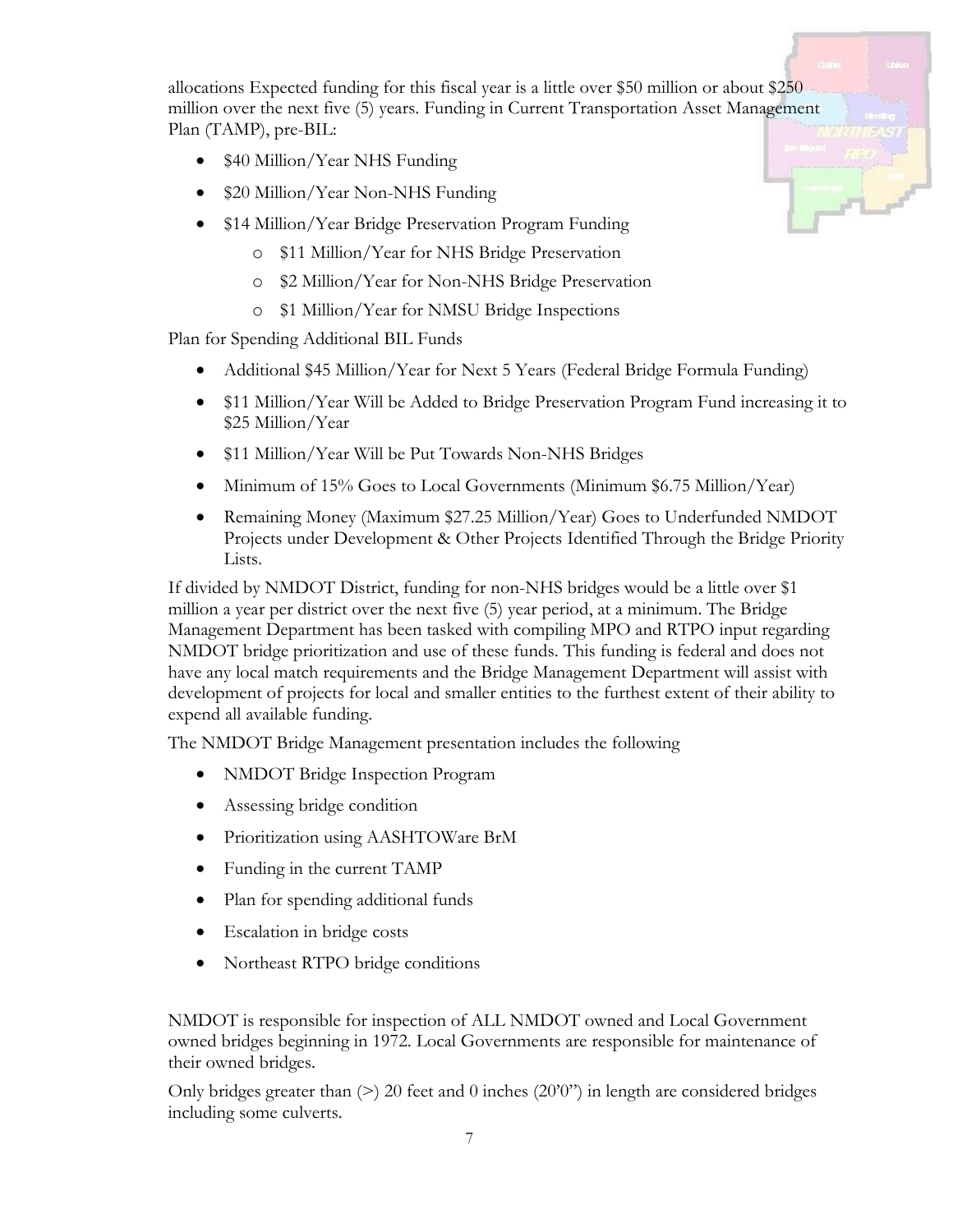National Highway Performance Program has performance measures for assessing bridge conditions which are as follows:

- Condition Ratings contain Deck, Superstructure, Substructure and Culvert.
- Bridge Condition
	- Good Lowest rating 7, 8, or 9
	- Fair Lowest rating 5 or 6
	- Poor Lowest rating  $0, 1, 2, 3$ , or 4
	- Structurally Deficient is considered in Poor Condition

Mr. Ben Najera went on to show membership how NMDOT Bridge Management Division uses the AASHTOWare BrM software to analyze bridges and prioritizes them.

Mr. Najera also explained funding in the current Transportation Asset Management Plan (TAMP) that contains about \$60 million per year for funding prior to the introduction of new funding being received this financial fiscal year. The Bipartisan infrastructure Law (BIL) establishes the Bridge Formula program to replace, rehabilitate, preserve, protect, or construct highway bridges on public roads. The BIL will provide about \$27.5 billion nationwide.

Mr. Najera and Mr. Vigil updated membership about the escalation in bridge costs.

Mr. Najera and Mr. Vigil presented a table with information of bridge condition, location, ownership/location for bridges within the NERTPO. There is also a section for what type of work recommendation that the NMDOT has issued for bridges and will provide this list to membership for review and NERTPO recommendation for prioritization of these bridges for funding.

Membership and RTPO Planning staff proposed opinions about the prioritization of these bridges. Mr. Rodriguez III, EPCOG, suggested that we issue an agenda item in the subsequent meeting to discuss and approve the NMDOT Bridge Prioritization List as presented by the NMDOT Bridge Management Division or to send out a survey after the meeting to inquire membership opinion regarding approval of this list or development of a new prioritization method. Mr. Sittig, NCNMEDD, suggested we obtain the entire list of priority bridges and not fully rate/prioritize them but have counties/municipalities to evaluate the list to ensure integrity of the NMDOT Bridge Priority List. Commissioner Bret Weir commented about the rating and ranking prioritization process of the NERTPO and suggested the NERTPO apply this method to the bridge prioritization. Chairwoman Jeffrey suggested we send out a survey to membership prior to next meeting asking for either support of the current NMDOT Bridge Prioritization List or comments on a new way to prioritize these bridges and compile this information before the next meeting with an agenda item for approval of NMDOT's list with supporting survey information.

#### **X. Discussion: RTP Update –** (RTPO Planners and NCNMEDD Transportation Intern)

Mr. Paul Sittig, NCNMEDD, suggested we table this item until the next meeting because the meeting is running short on time. Chairwoman Jeffrey stated since this agenda item is a discussion item that there is no requirement for a formal motion and roll call to table this item. Item X (ten) will be tabled until the subsequent meeting.